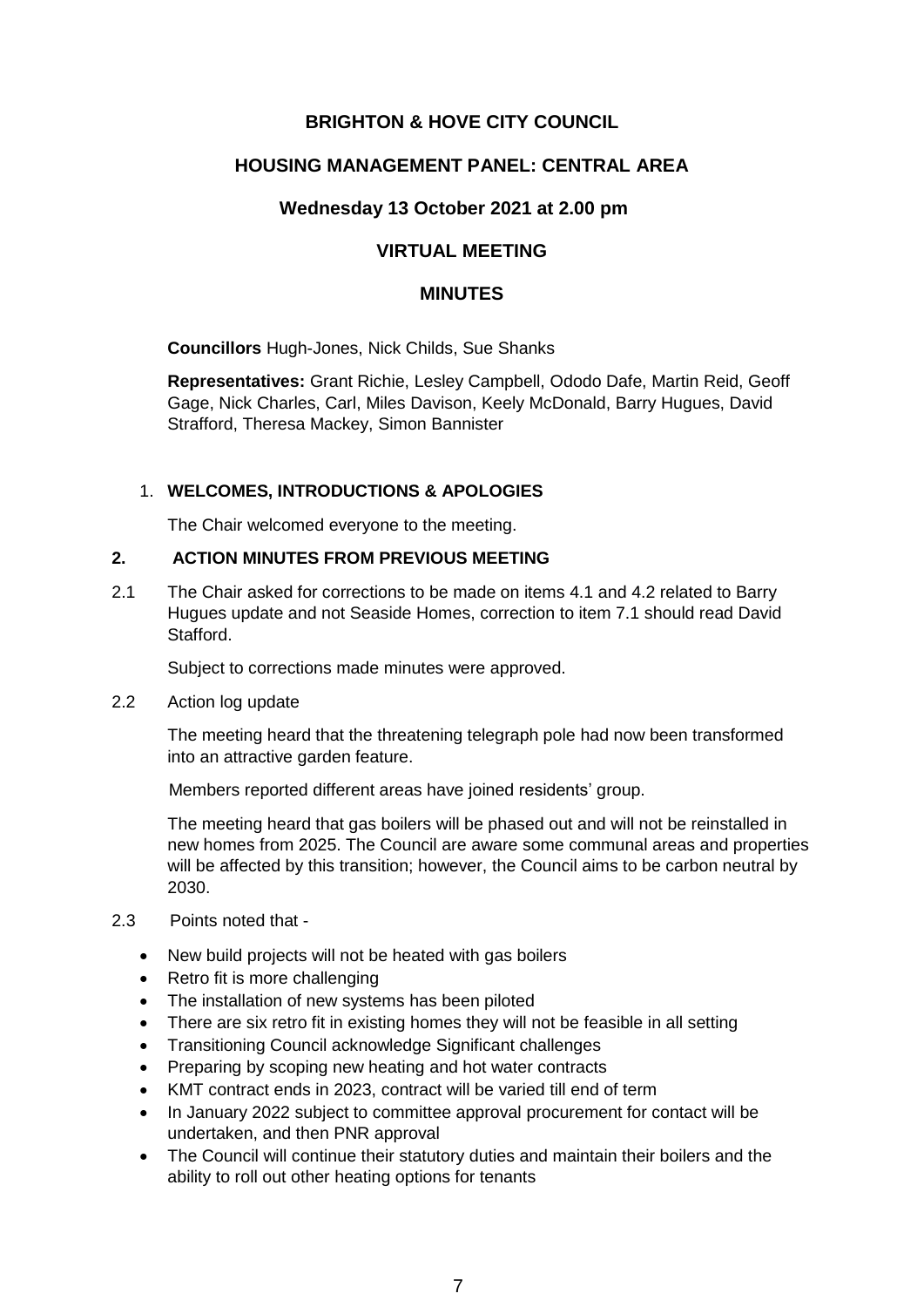- In November 2021, paper will go to the Procurement Advisory Board, then presented at the Housing Committee in January 202.
- 2.4 The meeting heard around the boiler in May Flower Square that is constantly broken, members asked whether this could be changed to an electric boiler.
- 25 In response, officers stated they were aware of issues at May Flower Square and considered estate to be a good case study of challenges faced by the Council. The meeting heard that a temporary plant room had been installed in this block, however, due to problems the plant room had been replaced with a SGN meter. The Council said they were confident that residents will have reliable sources of heating and hot water for their homes during the winter and beyond.

The meeting heard around the Councils concerns about operating electric for heating and hot water for residents that could potentially lead to higher energy bills and fuel poverty. It was noted that the Council are looking for low carbon affordable energy solutions for residents. The Council are not averse to introducing air source heat pumps; however, buildings would need to be ensure well insulated. it was noted that conditioning surveys will be carried out for May Flower Square.

2.6 Assets Management Strategy

Members heard that the Assets Management Strategy focuses on how the Council achieve zero carbon efficiency. The Council will engage with residents to see what they want energy sources the Council should invest into. There is £4m in housing budget for retro fit also £3m a year that is spent on boilers, and it's vital to engage with residents to understand what money will be spent on

- 2.7 Barry Hughes was pleased to hear the Councils position on gas heating for their properties and asked that over 75's could receive support with thermostatic radiators Valls. The Council will work with KMT to ensure all instructions for thermostatic Valls will be user friendly. The Council are scoping a new contract that will provide a holistic service for residents. And the Council are scoping a new contract that will provide a holistic service for residents.
- 2.8 David Strafford was pleased to hear that the Council had started work with several pilots and asked whether officers could provide some feedback next year around lessons from the pilots. It was envisaged that suppliers of energy would demonstrate heating systems. Hampshire Lodge community room was installed with new a new heating system, however due to the pandemic this room had not been used much, and the Council have not received any feedback.
- 2.9 Ground Source Pumps update:

Members heard that works are underway at Victoria Road new build they block will be fitted with ground source heat pumps, in the future the Council would consider ground source pumps for blocks of flats, although they are aware pumps will not be suitable for all properties if there isn't sufficient land to drill boar hole lops. Furthermore, learnings from Victoria Road will be shared with residents.

2.10 Residents asked for an update on City Clean. The Chair stated that a meeting is now underway, and was not able to give an update, However, the Council are aware of communal stores that need attention.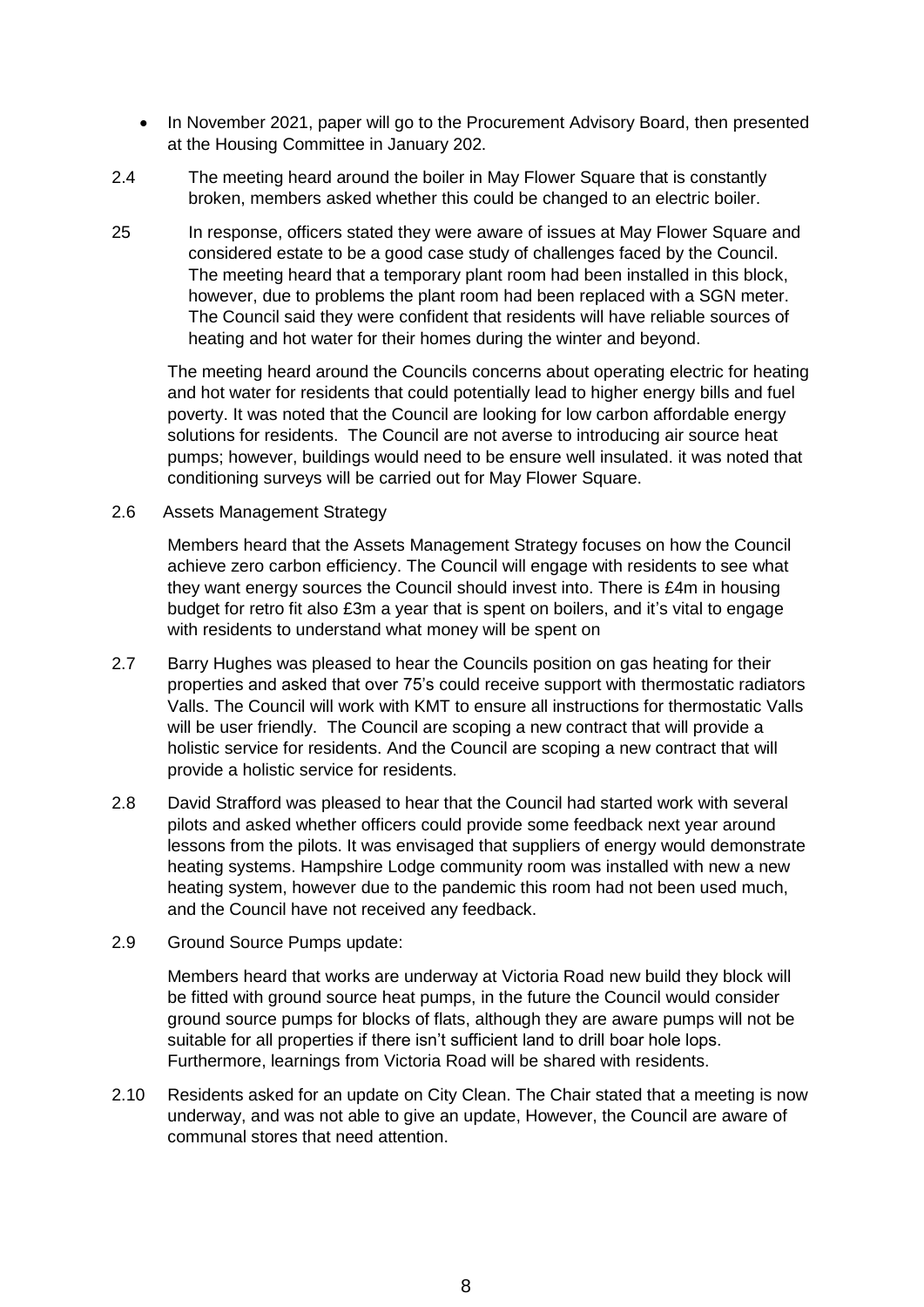- 2.11 Councillor Childs asked officers what contingency measures were in place for the refuse industrial dispute for private householder. In response, officers said they would need to see the outcome of negotiations before they could give an update, and sensitive discussions would need to take place with members.
- 2.12 The meeting heard that bin stores are potential fire risk, the Council acknowledged risk, and would report back to members after outcome of meeting.

### 3. **POSTIVE COMMUNITY NEWS**

3.1 Empty properties Update:

There were over 300 empty properties, these have now reduced to 277. The Council have placed more senior management resources to progress this work, including an operation manager also working with Empty Homes to reduce grants capacity of contractors working on empty homes. Also, the Council are directly recruiting contractors. The Council were pleased that empty homes were heading in the right direction and hope to recover their position. The meeting heard due to the pandemic there was a delay in activity with empty homes. However, additionally, two new contractors have recently been recruited, also there is a large-scale recruitment drive will be completed December 2021. Councillors were asked to report to officers on any empty properties in their neighbourhoods they had concerns around to the housing team.

3.2 Members heard around the community auction that help was received from City Parks, a wildflower specialist cut back meadows which surrounded new trees. And with support from local volunteer's flower seeds can be racked off. In addition, the wildflowers have grown well, and hope for a good crop next year.

# **4 ANY OTHER BUSINESS**

4.1 The Chair read the Councils Anti-Social Behaviour Review Policy

"Following requests from the East and West Area Panels we have started to plan for a review of our ASB working practice and the first stages in scoping this work is to identify key partners in the project."

- 4.2 The request was to look into specific areas of this work as follows:
	- How we respond to reports of ASB.
	- What actions we take to address ASB.
	- How we report on ASB to Area Panels number of cases, successfully resolved in the last quarter and the average length of time it takes to resolve.
	- Reporting ASB to a single reporting line for all reports of ASB on council estates. Taking into account for different tenures such as secure council tenants, Temporary Accommodation tenants, Housing Association Tenants, Private tenants and other residents.
	- Priority moves for victims of ASB.
- 4.3 The format of the review is to be decided. We are considering the option of a task and finish group with residents and other interested parties. Task and Finish Groups usually meet about 3 or 4 times over a couple of months for one hour and a half at a time. Please let the Community Engagement team